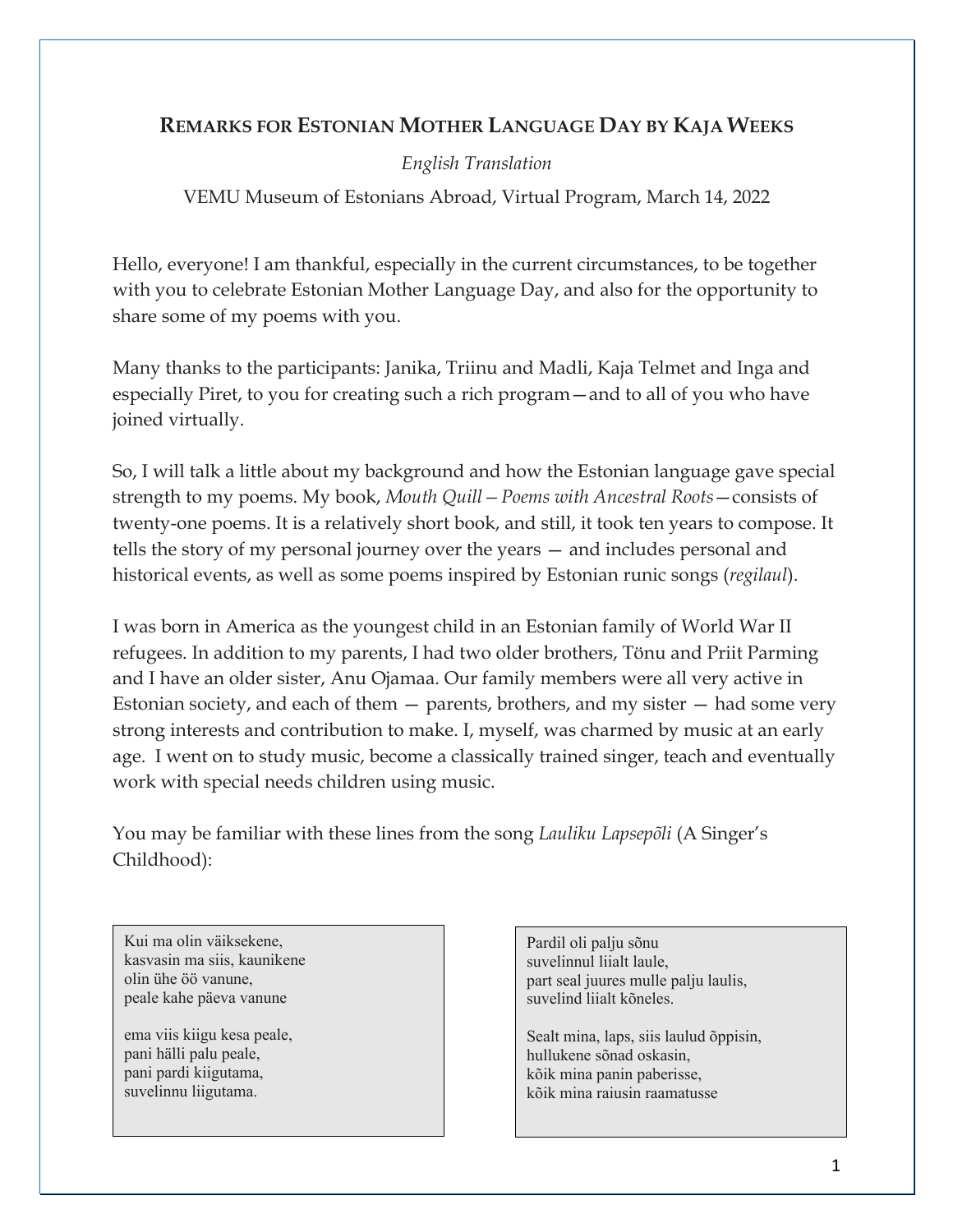When I was little I grew beautifully. I was one night old after two days old

mother took a swing to the summer meadow, put the cradle on fallow land, made the duck swing, the summer birds to move.

The duck had lots of words, so many songs in the summer bird. The duck sang a lot to me there, the summer bird spoke much.

From there I, a child, learned the songs, silly child, learned the words. All I put on paper All I carved into a book

I didn't have an actual cradle or a swing in the Estonian meadow; but the influences that passed on—the Estonian language we spoke at home and the songs from the memories of our parents and their community—all of those I too "put on paper, carved into a book."

As a very young child, I heard a singer, Estonian-born Ellen Parve Valdsaar, whose singing left an indelible mark on me, and to whom I dedicated my poem, *The Songstress.* Ellen vocalized, called, sang songs in the old tradition—herding songs, wedding songs, lullabies, swinging songs, and more. This was completely unique for us.

While growing up in exile, it was not easy to access Estonian archaic music. I only had a few records from Estonia and a few books. When I was in college, Ellen gave me my first *regilaulu* song book, which Veljo Tormis and Ülo Tedre had just published.

You may already know some about *regilaulud* — they are the oldest folk song in Estonia, that has survived for centuries by oral tradition. In the words of Jakob Hurt, "through *regilaul* we look into our ancestors mouths and hearts." *Regilaul* has a special verse measure, language tools, world of thought and form of song performance. You will hear more about what characterizes it when Jaanika speaks a little later.

Towards the end of high school, I started singing *regilaul* and sometimes leading others in an ensemble. I visited the Helsinki archives in Finland, where I could listen to recordings of old Estonian songs.

However, the biggest breakthrough came with Estonia's restoration of independence. Then I gained access to an amazing amount of material in web archives. I got to read so much, look at the sheet music. I was helped to understand the meaning of ancient words. I was able to access research materials from field expeditions—see how these songs were collected and recorded. It was wonderful! It brings tears to me, thinking about this heritage and its preservation.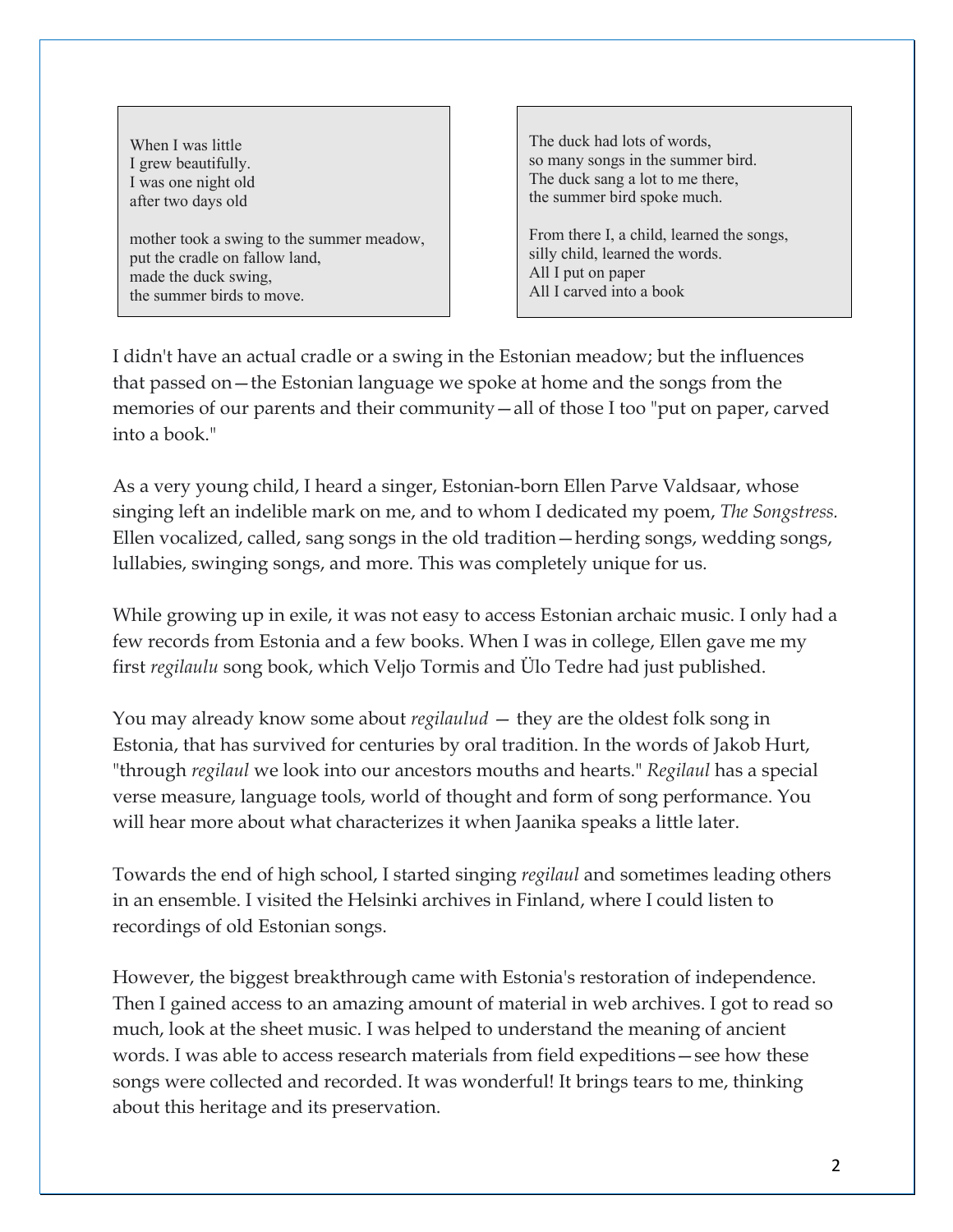How did I get to write these poems, and what especially attracted me these songs, *regilaulud*?

Although I started writing early, I did not pursue essays and poetry seriously until I was middle-aged. Although Estonian is my mother tongue and I still try to read and speak it, inevitably English became my everyday language and the one in which my most complex thinking took place.

But by the time I realized that I wanted to explore the culture of my ancestors and my identity — specifically through poetry — *regilaul* was a natural source of inspiration. (At the end of the book are the songs/verses that particularly influenced me in this collection.)

*Regilaulud* generally had a lot of qualities that fascinated me. Of course, while singing myself or listening, I was drawn to a primordial sense of rhythm that emerges from the structure of the text, and the unique uninterrupted flow — Veljo Tormis described it as "a flowing river of song ... everyone breathes in, but when the air runs out, the song rolls forward." Further, he remarked: "The real discovery was once for me when I noticed this phenomenon in a solo singer. The singer tries to sing the verses for as long as the breath lasts. " So, I, too, tried to sing like that ... by myself, in North America.

But while writing, other specific qualities became important to me: rhetorical devices, how ideas were expressed and worldviews. I did not try to repeat these things in exactly the same way in English, which would be impossible, but I found inspiration through them. What reached my poems is such a small amount, and I also know that although I have tried for years to delve into this source material, I understand only a tiny part of it.

However, as I wrote, I felt I was making a bow before this legacy—and I hoped to arouse the interest of non-Estonians, as well. Really, it felt as if I was unwinding a thread—saying, *this is where the journey back to something old, beautiful, and meaningful in our culture begins*.

Some examples of what inspired me and which I wove:

• **The beauty of words**! Alliteration, consonance and assonance are powerful and magical in the lyrics of *regilaulud*. For example, lines that you may even be familiar with: *Sinikirja linnukene, sinikirja, siidikirja ... kolmas kulla kuusemetsa (Bluestriped bird,*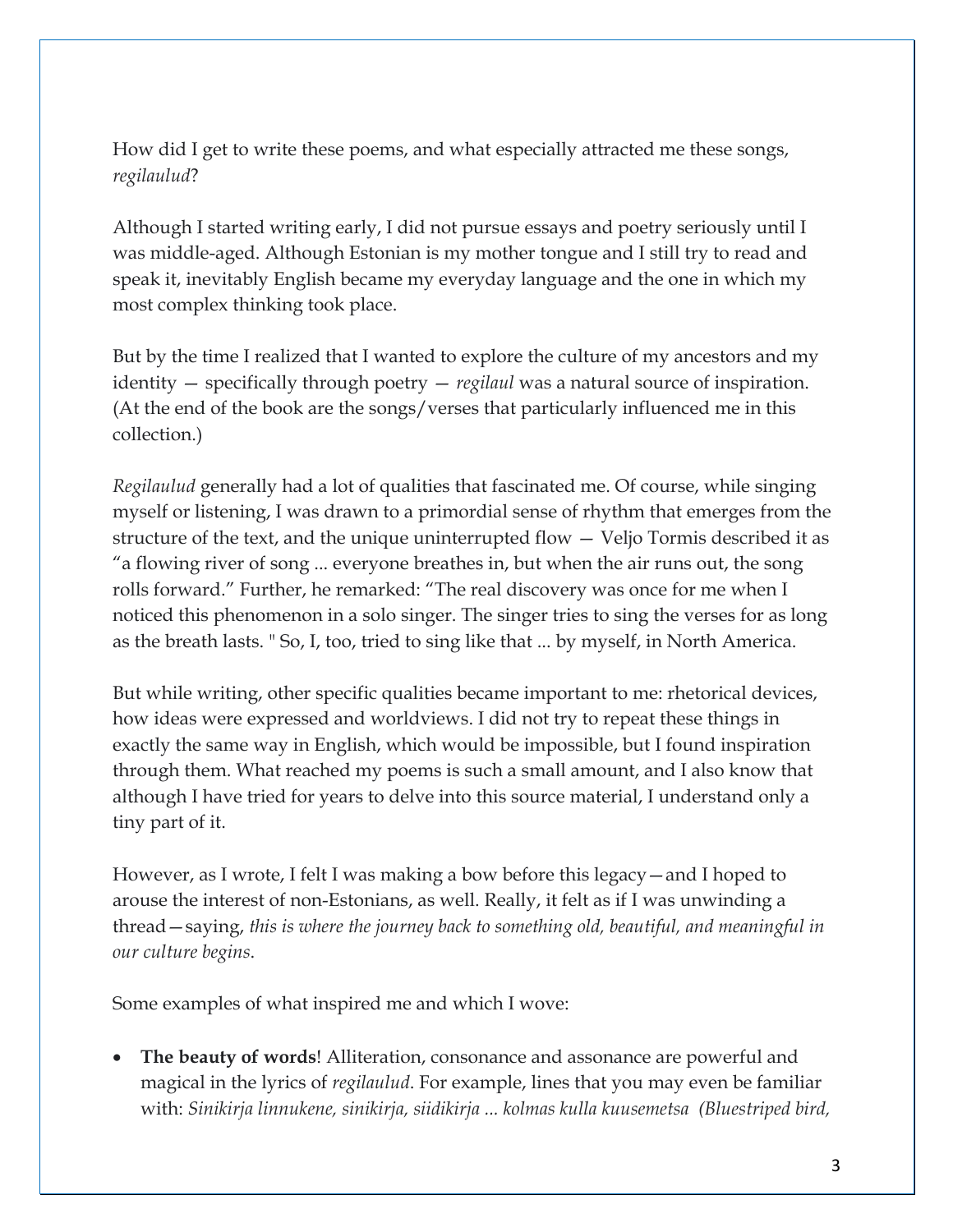*bluestriped, silkenstriped ... the third one in the golden spruce forest.)* One does not often find such sounds in English.

- **Sound paintings** or better-known expression: onomatopoeia—words that reflect sounds, such as the sounds and movements of nature. Some of them, of course, matched my poems, the voices of the birds: *kukukuu, vaak vaak vaa, piiri-pääri, vurr.*
- **Calls, song refrains**, were appropriate *Ae, Kiigele, Ollalii-lellalii, and Kaasike*, which is associated with the wedding singers called *Kaasitajad*.
- **Symbols and metaphors** about nature, song and the power of the singer played an important role.

For example, the title of the collection (and its title poem) *Mouth Quill* is taken from the Estonian language, *suude sulg*. I immediately quote in the preface of the book: *Bring me my mouth quill ... Then I shall sing in the voice of birds.* We understand the mouth quill to be one of the singer's magical tools. Tales about the mouth quill are found in the *regilaul, The Village Tells Me*, in which the singer asks her dear brothers to ride their horses back home to retrieve her mouth quill and for other aids, such as the *pajatimisvaip* (storytelling carpet), and *keelekõlks* (tongue jingle). And believe me! Those kinds of words were equally challenging and delightful for me to come to understand.

Some texts came into use quite directly, for example, *Emakene, hellekene, mesimarja memmeke,* which I found in different variations. One, from Southern Tartu Parish, referred in the archive document to being at Mother's graveside.

Another had such a gentle beginning: *Imekene helläkene, mesimarja maamakõno, kui see ime minno hoisi, kui see kandja minno kasudi.* (Mother dear, honeymama berry, when that mother held me, when she cuddled me.) There was nowhere to find more true words and feelings to capture those moments with my mother at the end of her life—that, in fact, in the poem, Mouth Quill, I had to turn from English to Estonian.

• **The power of some of the phrases** was incredible, like— *Äiu, äiu, kussu, kussu* In the darkened bedroom, on the edge of the bed, my mother sang a lullaby in Estonian with just such sounds. Even as a small child, I was very musical. Although my mother was very rhythmic, she was never very melodically precise – thus I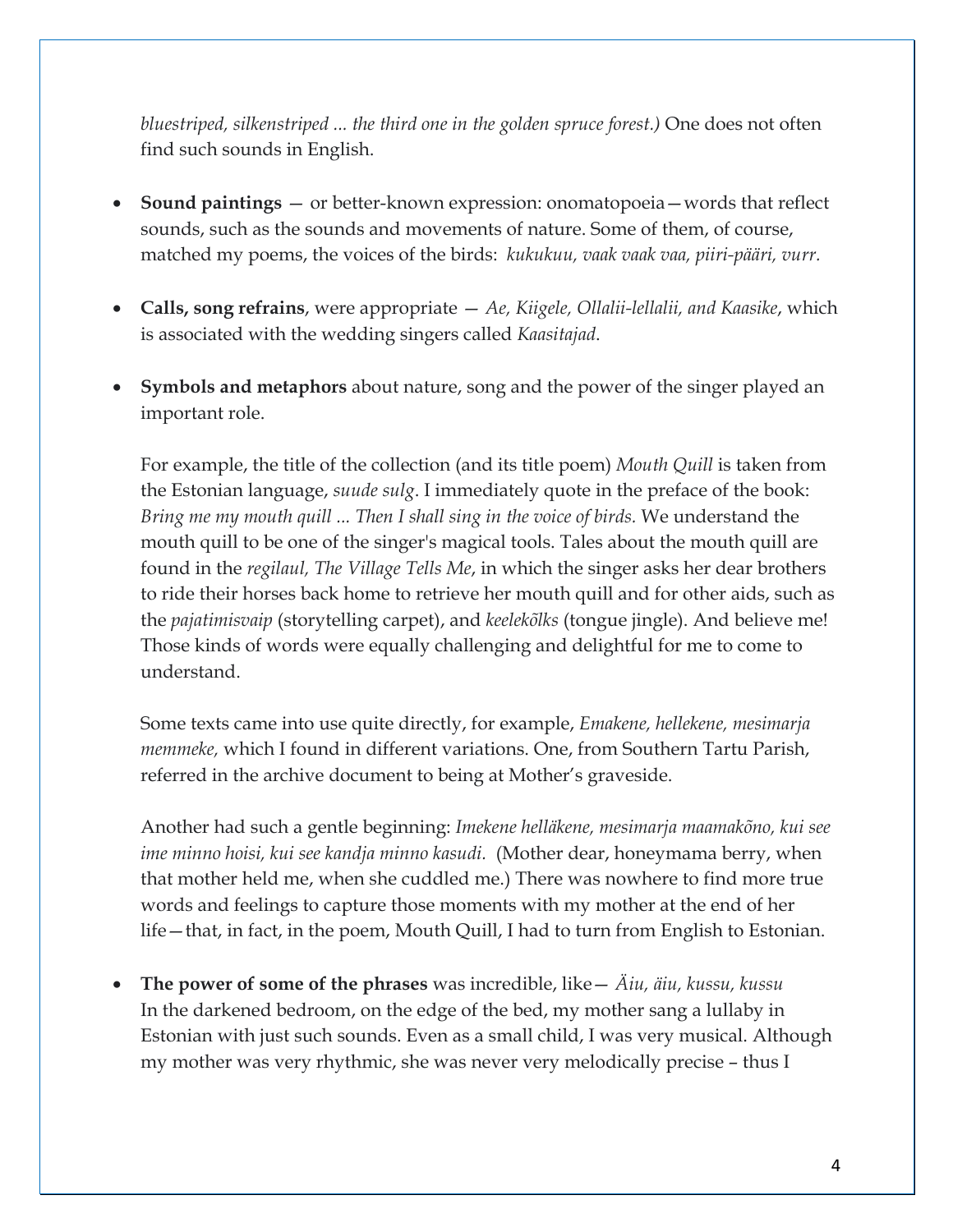describe in The Rise the "hazy edges" of her singing—but my mother's loving care persisted in these lyrics, and I never forgot them. Consider... such small seeds.

Much later in life, I heard for the first time this childhood-remembered motif that then appeared in the whole song, *Uni Tule* (Sleep, Come), and in which also stood the words *sleep falls under the eyebrows, on the eye of the child*, and that phrase can also be found in translation in this collection.

Oral communication is of such great significance and power — that song and the words passed down from generation to generation. My mother would have learned this from her mother and her mother, and so on. How far into the past do effects of our roots go?

### **Closing Remarks**

This collection of poetry covers a huge time scale. Almost beyond imagination! But it certainly demanded my imagination, because in my imagination I traveled back to a time before my ancestral land, culture, and people existed.

To discover the knowledge of the past and to feel myself, I started from something so far and deep, that, metaphorically, it was under the ice — something that is yet to be born!

Finally, I will read to you the poems *Ancestral Journey*, which I present here in its entirety. *Ancestral Journey I* is from the section *Under the Ice Sheets* and *Ancestral Journey II* from the section *The Milky Way*.

#### **Ancestral Journey—Beneath Ice Sheets**

My ancestors migrated forward in time, but I migrate backward—

back to the Baltic Ice Lake, melting, overflowing with spectacular rivers of waterfalls.

Through a chink in cosmic space, I enter, dive below refrozen melt.

Beneath ice sheets, lies land mother will call home, and I will plummet to find my origins.

My imagination lacks the capacity to go back as far as the Silurian time,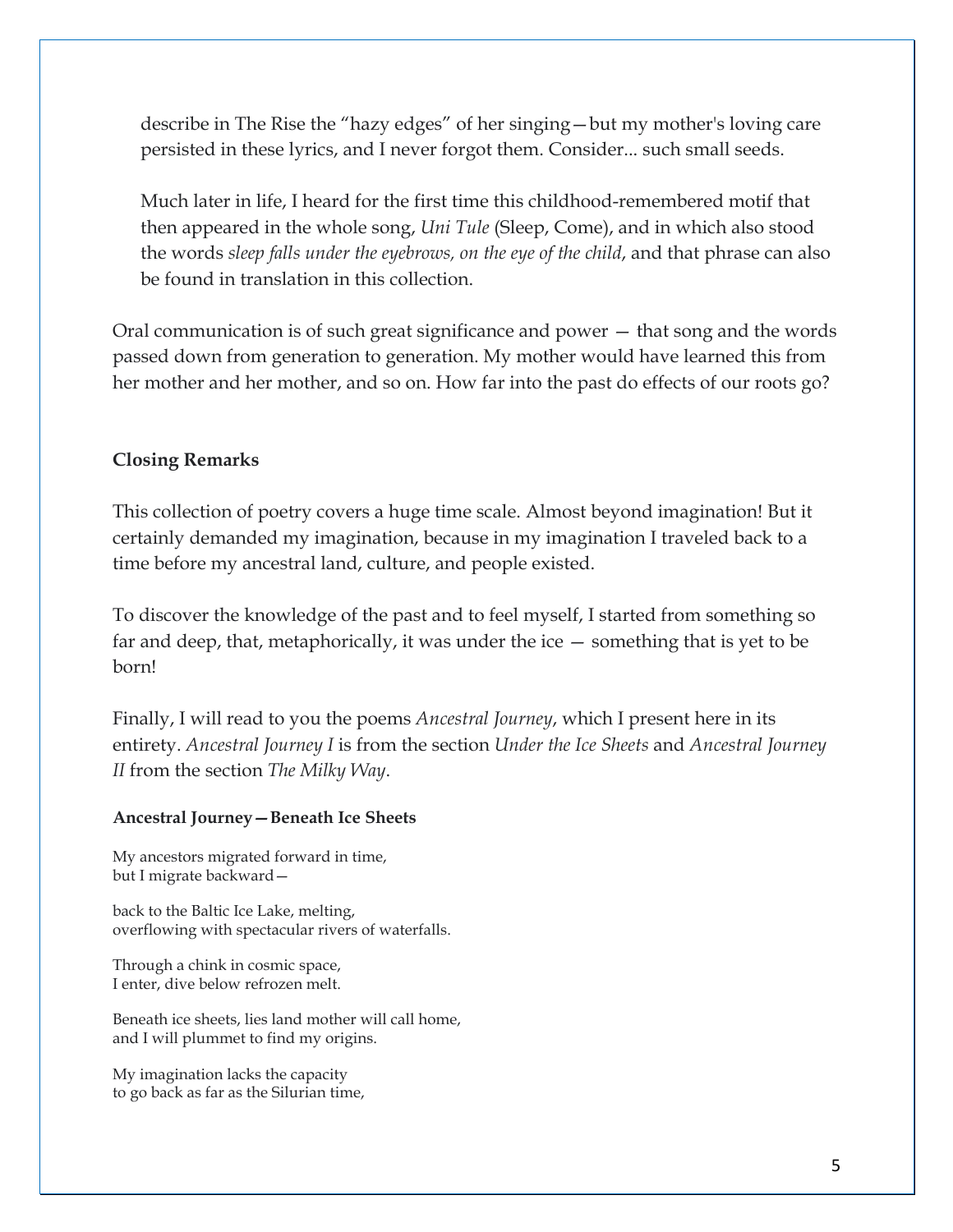when this northland lay at the equator, before everything broke and shifted,

though it flows through my dreams like annihilation at the edge of time.

I will anchor to these instead:

 *Saaremaa* island will emerge from a crystalline basin, crushed remnants of sea life adhering to her granite cliffs.

 *Pärnu* will appear like a miracle on a bay, sail-way to *Saaremaa* by summer, ice-crossings, meters-deep, by winter.

 Just south, *Liivimaa*'s thawed sea waves will scatter amber at our ancestor's feet.

#### **Ancestral Journey—The Milky-Way**

Over bog spirits and sacred groves, our songs will enshrine air. But first, in the vaults of time and space, I will begin as the spirit of an egg,

carried by the sea to Iberia. Here, I will land on a branch of the daughters of Eve, and their hunter gatherer men.

As the glacier melts, plants sprout northward, and we will move toward the Urals, threading mountain edges,

tundra and colossal rivers. Through a thousand summers and winters, some will be left in river-bends, some follow the reindeer north.

Some will look heavenward at traces of bird-flight, some walk a milky star-path westward. Dreams float through moonlit nights, enter open windows,

land upon our sleepy brows: *Uni tule, uni tule lapse silma pääle.* Metrical pulses move our language, first syllables drum the words,

forward, until we reach the sea—*Eesti*.